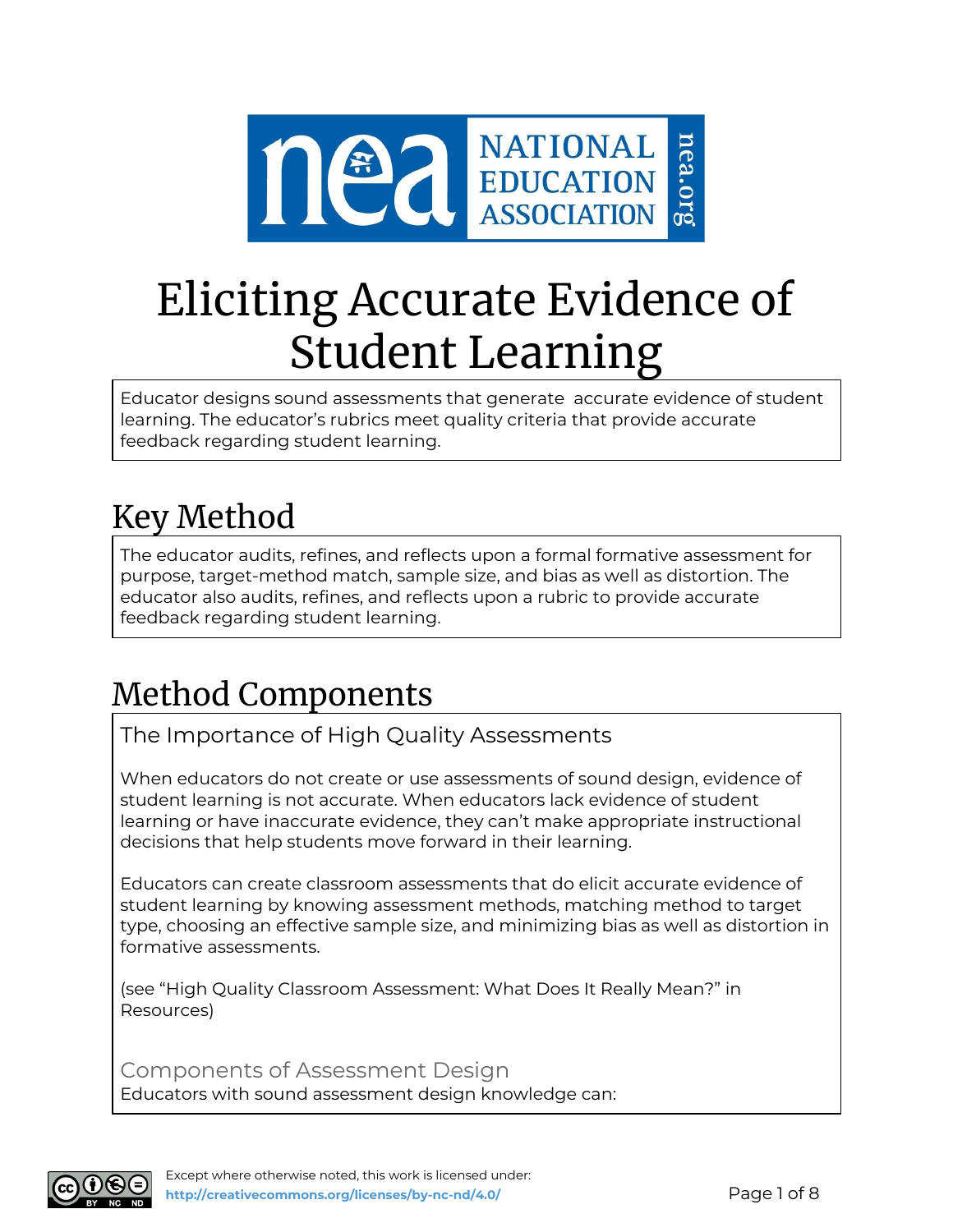- Identify assessment purpose (see "Five Keys to High-Quality Classroom Assessment" in Resources)
- Identify assessment methods: selected response; written response; personal communication; portfolio; performance task (see "Possible Assessment Methods and Match to Targets" in Resources)
- Identify learning target types: knowledge; reasoning; skill; product (see "Possible Assessment Methods and Match to Targets" in Resources)
- Identify potential sources of assessment bias and distortion that can occur (In Resources, see "Designing and Evaluating Quality Assessments" and video of James Popham explaining forms of assessment bias)
	- within the student: language, health/physical handicap, emotional considerations
	- the assessment context: insufficient time, noise distraction, lighting, lack of rapport
	- from the assessment itself: lacking or vague directions, poorly worded questions
- Identify effective sample size (how much evidence of student learning is enough to make an accurate determination of proficiency. (See "Principles for Effective Classroom Assessment" in Resources)

Educators with sound assessment design abilities can:

● Audit and refine an assessment for purpose, target-method match, sampling, bias as well as distortion

In order for educators to provide accurate feedback regarding student learning, educators must also know how to create quality rubrics.

# Components of Quality Rubric Criteria

Educators with quality rubric criteria knowledge can identify rubric quality criteria (In Resources, see "Creating and Recognizing Quality Rubrics")

- Alignment to the learning target(s)
- Focus on assessed elements
- Organized and independent criteria
- Accurate descriptors of learning levels

Educators with quality rubric criteria abilities can:

● Audit and refine a rubric that provides accurate feedback regarding evidence of student learning

# Supporting Rationale and Research DO NOT HYPERLINK

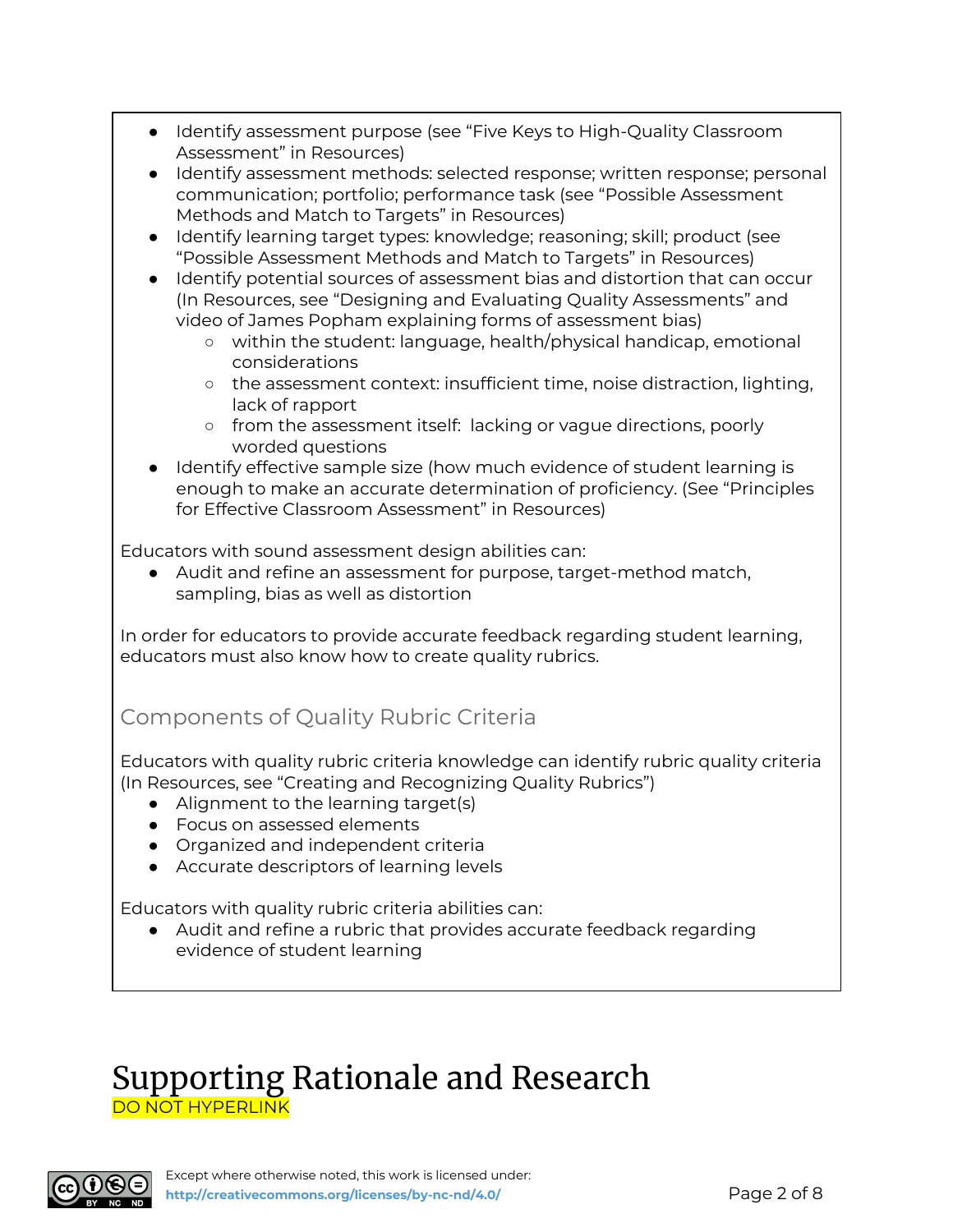Chappuis, Jan. "Helping Students Understand Assessment." *Educational Leadership*, vol. 63, no. 3, Nov. 2005, pp. 39–43.,

[www.ascd.org/publications/educational-leadership/nov05/vol63/num03/Helping-Students-U](http://www.ascd.org/publications/educational-leadership/nov05/vol63/num03/Helping-Students-Understand-Assessment.aspx) [nderstand-Assessment.aspx](http://www.ascd.org/publications/educational-leadership/nov05/vol63/num03/Helping-Students-Understand-Assessment.aspx).

Farrell, C.\* & Marsh, J. (2016). Metrics matter: How properties of data shape teachers' instructional responses. Educational Administration Quarterly, 52(3), 423-462. <https://drive.google.com/file/d/1PCB9XUm1hOdTJRP8sPm3zoJlAXFKya0f/view>

Shepard, L. A. (2008). The Role of Assessment in a Learning Culture. Journal Of Education, 189(1/2), 95-106.

<http://journals.sagepub.com/doi/10.3102/0013189X029007004>

Supovitz, J. (2012). Getting at student understanding—the key to teachers' use of test data.

Teachers College Record, 114(11)

[https://drive.google.com/file/d/1Tl4chW0-LRxMqe\\_D5Noo-HM0pEcQi2dK/view](https://drive.google.com/file/d/1Tl4chW0-LRxMqe_D5Noo-HM0pEcQi2dK/view)

# Resources

#### DO NOT HYPERLINK

What is High Quality Assessment?

*●* Stiggins, Rick. "High Quality Classroom Assessment: What Does It Really Mean?"

[https://www.ode.state.or.us/opportunities/grants/nclb/title\\_iii/17high-quality](https://www.ode.state.or.us/opportunities/grants/nclb/title_iii/17high-quality-classroom-assessment_what-does-it-mean.pdf)[classroom-assessment\\_what-does-it-mean.pdf](https://www.ode.state.or.us/opportunities/grants/nclb/title_iii/17high-quality-classroom-assessment_what-does-it-mean.pdf)

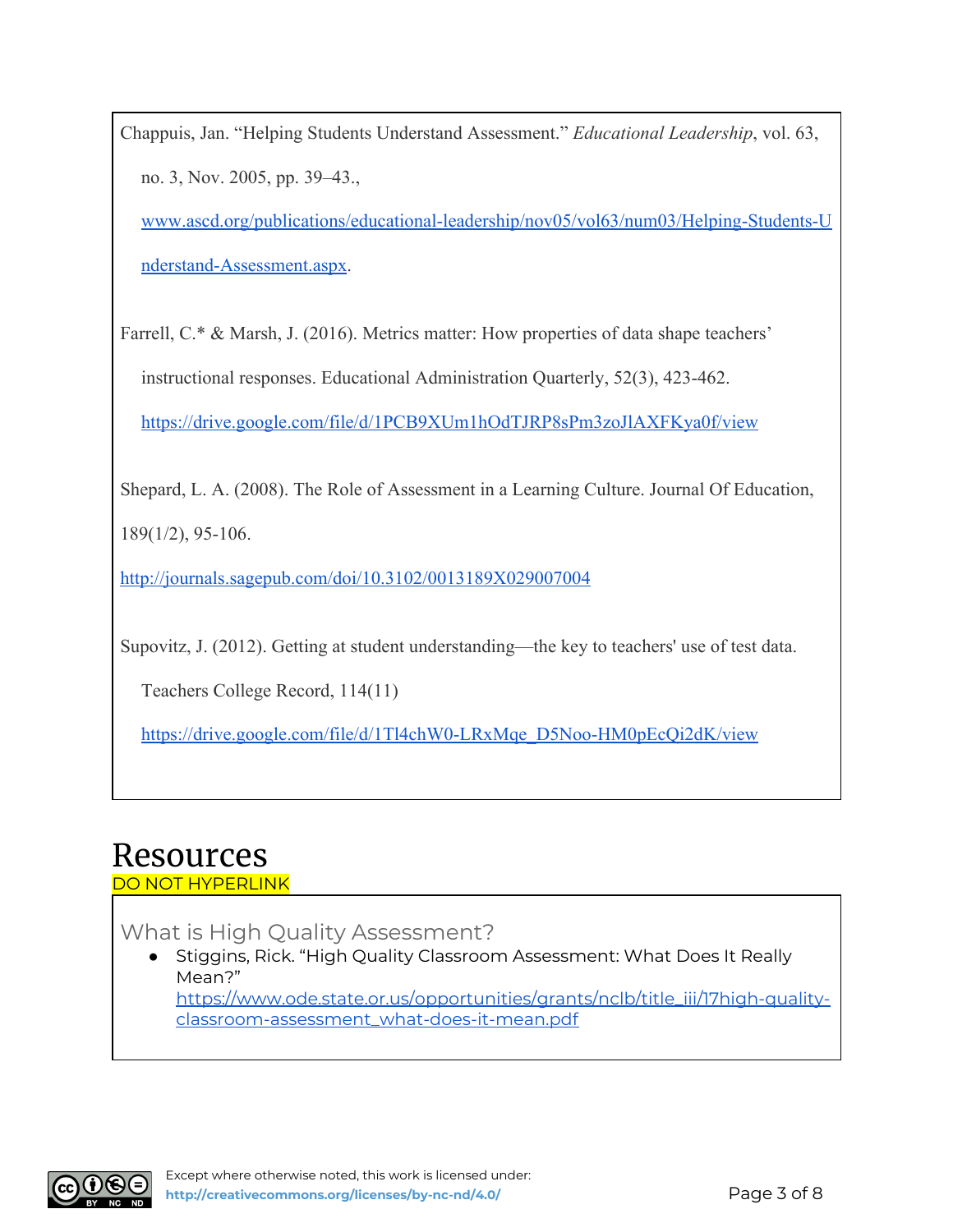# Classroom Assessment Purpose

● Stiggins, Rick. "Five Keys to High Quality Classroom Assessment"[https://static1.squarespace.com/static/56b90cb101dbae64ff7075](https://static1.squarespace.com/static/56b90cb101dbae64ff707585/t/58f507d39f74569e7eb40fb3/1492453332208/Using+Evidence-Based+Formative+Assessment_Five+Keys+to+High-Quality+Classroom+Assessment_Whitlock.pdf) [85/t/58f507d39f74569e7eb40fb3/1492453332208/Using+Evidence-Based+For](https://static1.squarespace.com/static/56b90cb101dbae64ff707585/t/58f507d39f74569e7eb40fb3/1492453332208/Using+Evidence-Based+Formative+Assessment_Five+Keys+to+High-Quality+Classroom+Assessment_Whitlock.pdf) [mative+Assessment\\_Five+Keys+to+High-Quality+Classroom+Assessment\\_W](https://static1.squarespace.com/static/56b90cb101dbae64ff707585/t/58f507d39f74569e7eb40fb3/1492453332208/Using+Evidence-Based+Formative+Assessment_Five+Keys+to+High-Quality+Classroom+Assessment_Whitlock.pdf) [hitlock.pdf](https://static1.squarespace.com/static/56b90cb101dbae64ff707585/t/58f507d39f74569e7eb40fb3/1492453332208/Using+Evidence-Based+Formative+Assessment_Five+Keys+to+High-Quality+Classroom+Assessment_Whitlock.pdf)

# Target-Method Match

● Wisconsinrticenter.org. (2006). *Possible Assessment Methods and Match to Targets*. [online] Available at: https://www.wisconsinrticenter.org/assets/files/flash/Balanced-Module-1/stor y\_content/external\_files/10%20Possible%20Assessment%20Methods%20Acti vity%20Key.pdf [Accessed 19 May 2018].

### Bias and Distortion

- Erkens, C. (2013). *Designing and Evaluating Quality Assessments*. [online] Mpsri.net. Available at:
- https://www.mpsri.net/uploaded/documents/central\_office/asstsuper/pd/erk ens/may2013/May\_6\_HOs\_for\_Erkens.pdf [Accessed 19 May 2018].
- Video of James Popham explaining forms of assessment bias <https://www.youtube.com/watch?v=HjID39cqmzw>

### Sample Size

● Principles for Effective Classroom Assessment: [https://brock.scholarsportal.info/journals/brocked/home/article/viewFile/74/7](https://brock.scholarsportal.info/journals/brocked/home/article/viewFile/74/75) [5](https://brock.scholarsportal.info/journals/brocked/home/article/viewFile/74/75)

# Rubrics

● Arter, J. (2012). *Creating & Recognizing Quality Rubrics*. [online] Downloads.pearsonassessments.com. Available at: http://downloads.pearsonassessments.com/ati/downloads/car\_studyguide\_f orprinting\_final.pdf [Accessed 19 May 2018].

Formative Assessment

● Oregon Formative Assessments for Students and Teachers <https://ode.instructure.com/courses/122/modules>

# Submission Guidelines & Evaluation Criteria

*To earn the micro-credential, you must receive a passing score in Parts 1 and 3,*

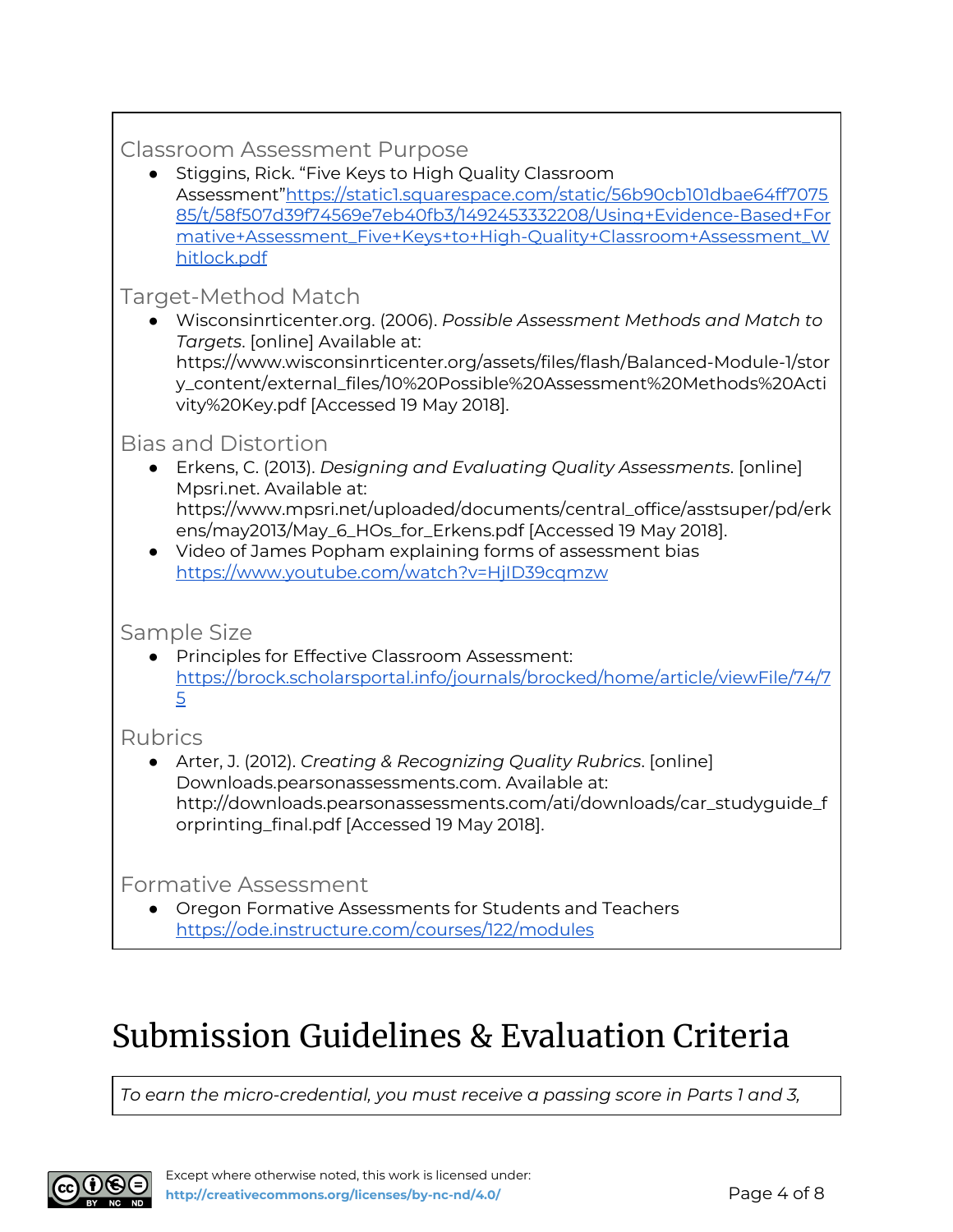#### *and receive a proficient for all components in Part 2.*

#### Part 1. Overview Questions (Provides Context)

#### (200-500 word-limit for each prompt)

Please answer the following contextual questions to provide understanding of your current situation. Please do not include any information that will make you identifiable to your reviewers.

- 1. With an example of a formal formative assessment that you created and currently use in your classroom in mind, answer the following questions:
	- What is the role of this assessment in the scope of student learning? Who will use the information and how?
	- How was the formal formative assessment created?
	- How will you know if the assessment elicits accurate evidence of student learning?

**Passing:** Educator completely answers each question and includes relevant examples from personal experience. Writing is organized and easy to understand.

- 2. With an example of the accompanying rubric for the formal formative assessment in mind, answer the following questions:
	- How was this rubric created? If there is not an accompanying rubric, explain your rationale or methodology for providing feedback to students on this formal formative assessment.
	- How is the rubric currently used to provide accurate feedback regarding student learning? If a rubric is not currently used, explain how you anticipate how you will use a rubric to provide feedback.
	- How will you know if the rubric is an effective tool for providing accurate evidence of student learning?

**Passing:** Educator completely answers each question and includes relevant examples from personal experience. Writing is organized and easy to understand.

# Part 2. Work Examples/Artifacts/Evidence

To earn this micro-credential, utilize the suggested Resources to complete and submit the following **five artifacts** as evidence of your learning. *Please do not include any information that will make you or your students identifiable to your reviewers*.

#### **Artifact 1: Formal Formative Assessment**

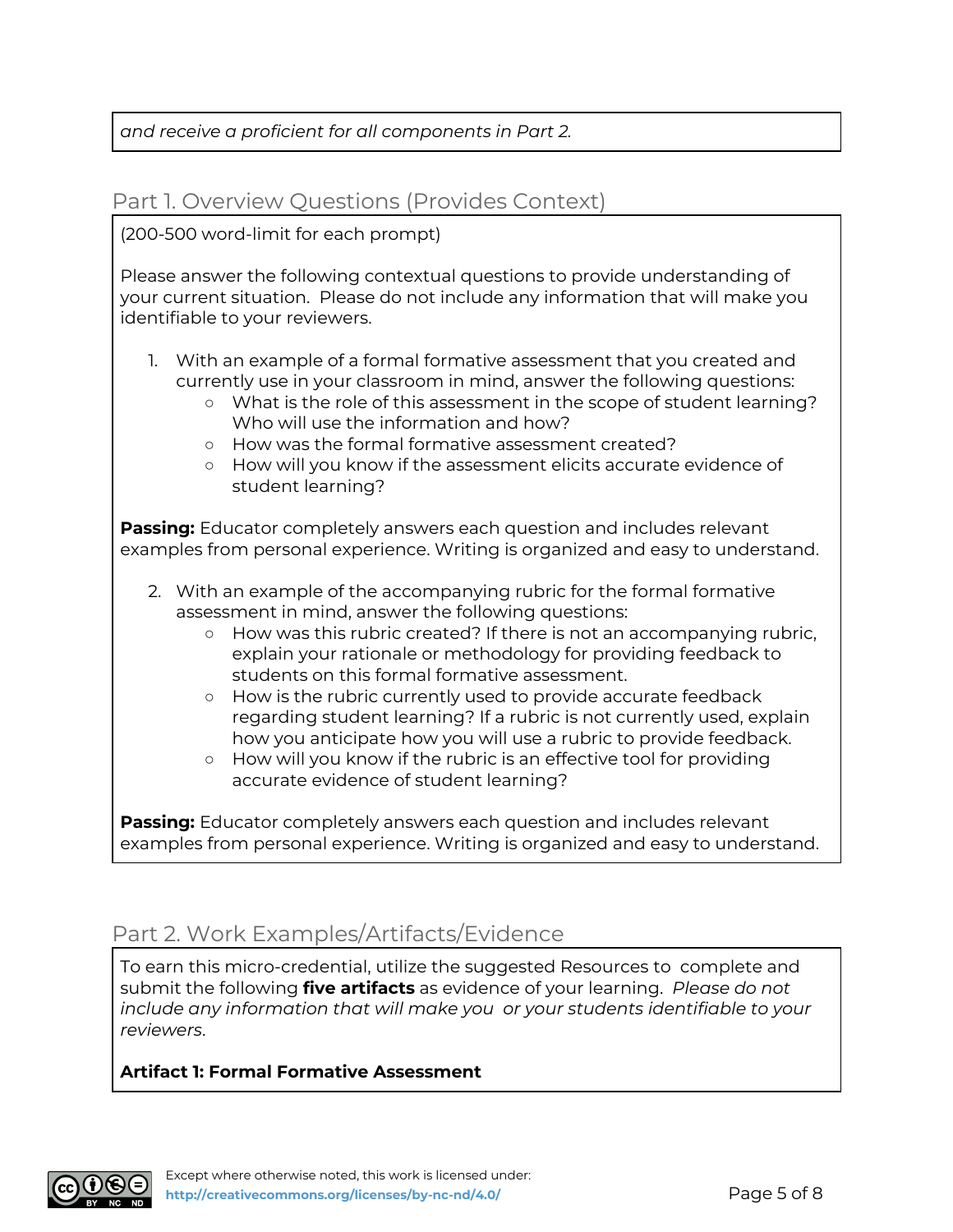Submit an example of formal formative assessment that you have created. Using your example of formal formative assessment, submit a document that identifies the components of sound assessment design below. If component(s) are lacking, identify what's missing.

- Assessment purpose (see "Five Keys to High Quality Classroom Assessment" in Resources)
- target(s) being assessed
- target type(s) (see "Possible Assessment Methods and Match to Targets" in Resources)
- assessment method(s) (see "Possible Assessment Methods and Match to Targets" in Resources)
- potential sources of bias or distortion (see "Designing and Evaluating Quality Assessments" and James Popham video in Resources)
- sample size (see "Principles for Effective Classroom Assessment" in Resources)

#### **Artifact 2: Rubric**

Submit the rubric that accompanies the formal formative assessment. Using your rubric that accompanies your formal formative assessment, submit a document that identifies the rubric quality criteria components listed below. If there is not currently a rubric for the target(s), please write one and then identify the parts below. If component(s) are lacking, identify what's missing. (See "Creating and Recognizing Quality Rubrics in Resources)

- learning target(s)
- focus on assessed elements
- rubric component organization has independent criteria
- accurate descriptors of learning levels

#### **Artifact 3: Audit of Formative Assessment Design**

Submit a document that audits the formal formative assessment for sound design by answering the following questions: In what ways is your assessment already of sound design (meets or exceeds what's listed below)? What refinements need to be made in order to improve for sound design? Refer back to Resources as needed.

- Strong alignment to assessment purpose
- Clear target-method match
- Strong alignment to what you expect the students to learn
- Effective sample size
- Minimal, if any, bias or distortion

#### **Artifact 4: Audit of Rubric**

Submit a document that audits the rubric for quality criteria by answering the following questions: In what ways is your rubric already of quality (meets or exceeds what's listed below)? What refinements need to be made in order to improve for quality? Refer back to Resources as needed.

- Strong alignment to the learning target(s)
- Clear focus on assessed elements

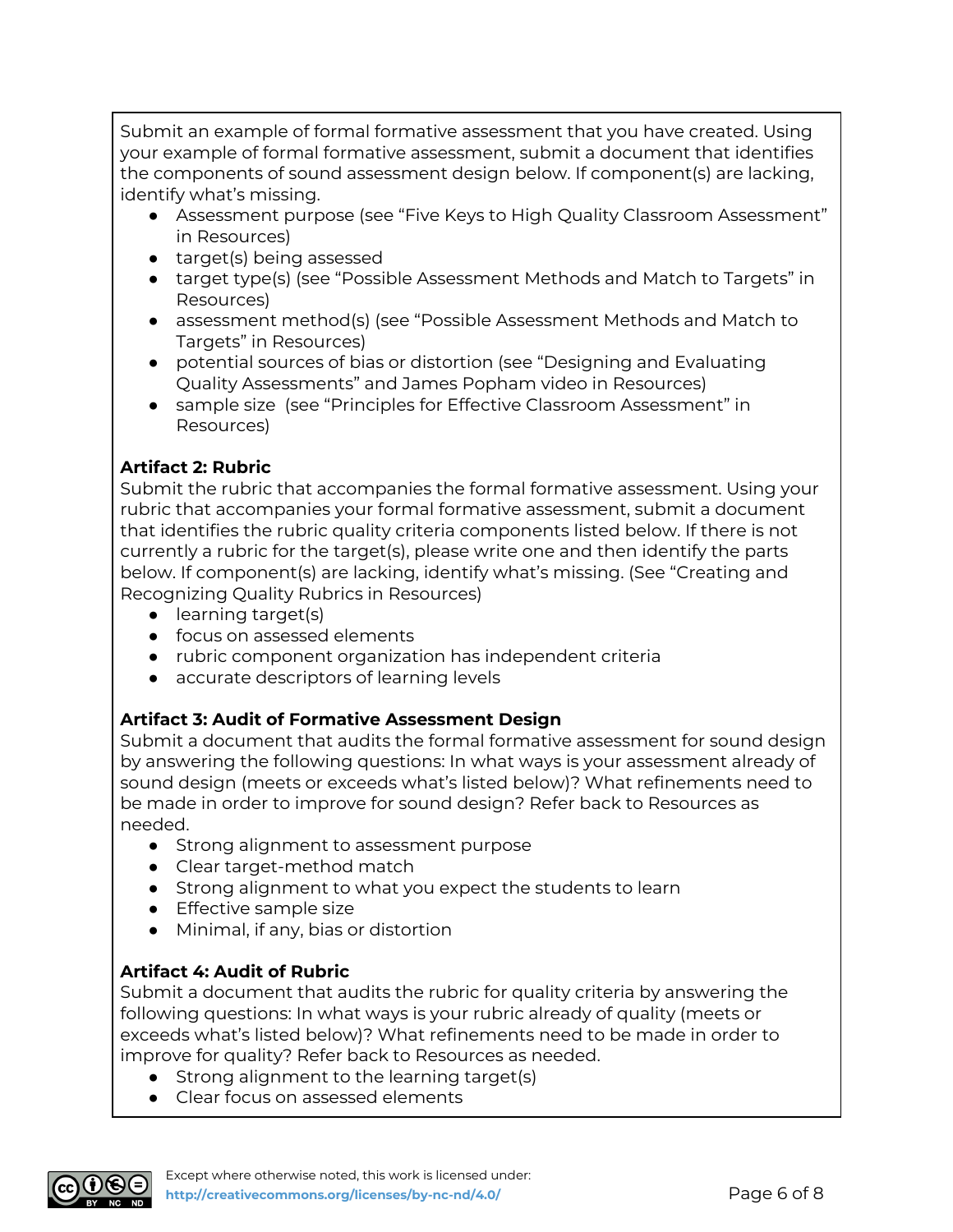- Clear organization including independent criteria
- Clear descriptors of learning levels

#### **Artifact 5: Revised Assessment and Rubric**

Use the results of your audit to revise your formal formative assessment and accompanying rubric. Submit the revised assessment and rubric with the following annotations below. Refer back to Resources as needed.

- Highlight the changes that you made to the assessment. Explain why the changes will improve the assessment for eliciting accurate evidence of student learning. You may use comments, text boxes or add a table at the end of the document.
- Highlight the changes that you made to the rubric. Explain why the changes will improve the rubric for providing accurate student learning feedback. You may use comments, text boxes or add a table at the end of the document.

### Part 2. Rubric

|                                                                                                                                                     | <b>Proficient</b>                                                                                                                                                                                               | <b>Basic</b>                                                                                                                                                                                              | <b>Developing</b>                                                                                                                                                                                                         |
|-----------------------------------------------------------------------------------------------------------------------------------------------------|-----------------------------------------------------------------------------------------------------------------------------------------------------------------------------------------------------------------|-----------------------------------------------------------------------------------------------------------------------------------------------------------------------------------------------------------|---------------------------------------------------------------------------------------------------------------------------------------------------------------------------------------------------------------------------|
| <b>Artifact One</b><br>and Two:<br>Identification of<br>sound<br>assessment<br>design<br>components<br>and rubric<br>quality criteria<br>components | Educator<br>accurately<br>identifies sound<br>design<br>components of an<br>example<br>assessment.<br>Educator<br>accurately<br>identifies quality<br>criteria<br>components of an<br>example rubric.           | Educator defines<br>components of<br>assessment<br>sound design and<br>rubric quality<br>criteria. Educator<br>accurately<br>identifies some<br>components from<br>an example<br>assessment or<br>rubric. | <b>Educator defines</b><br>components of<br>assessment sound<br>design and rubric<br>quality criteria but<br>does not yet identify<br>the components<br>from an example<br>assessment or rubric                           |
| <b>Artifact Three</b><br>and Four:<br>Audit of<br>assessment<br>and rubric                                                                          | <b>Educator uses</b><br>results of audit to<br>explain ways that<br>the assessment<br>and rubric are<br>already of sound<br>design and quality.<br>Educator also uses<br>results of audit to<br>explain how the | Educator<br>identifies ways<br>that the<br>assessment and<br>rubric are of<br>sound design and<br>quality. Educator<br>identifies how the<br>assessment and<br>rubric need to be                          | <b>Educator identifies</b><br>ways that the<br>assessment or rubric<br>are of sound design<br>or quality. Educator<br>identifies how the<br>assessment or rubric<br>need to be refined<br>for sound design or<br>quality. |